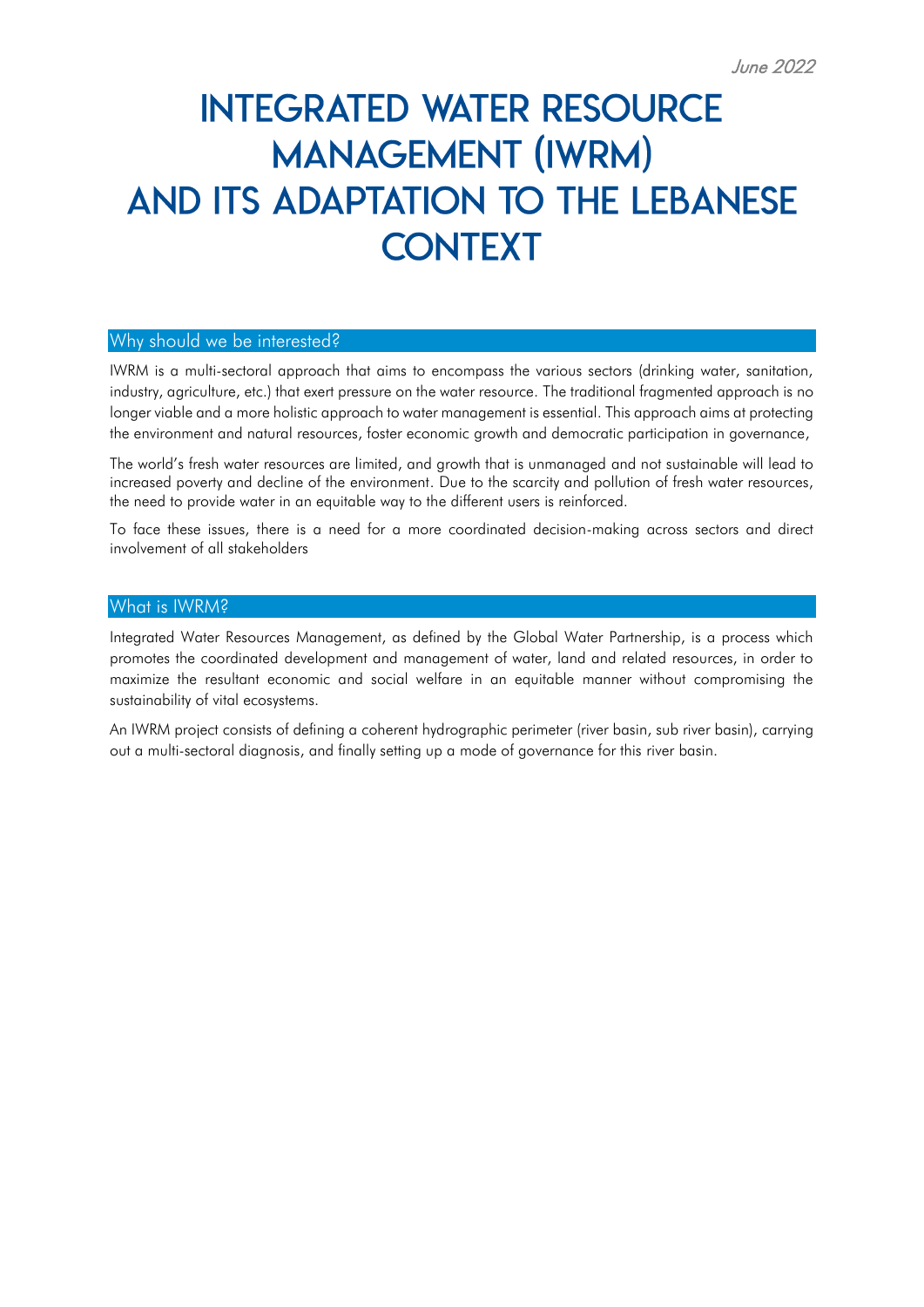#### The participation of the different stakeholders concerned by the resource is an essential issue in this process.

The elements that seem essential to an IWRM project are the following (this list is not exhaustive, however, and IWRM projects do not necessarily address all of these aspects)

1) Identification of a territorial scale having a hydrographic coherence: watershed, sub-watershed

2) Diagnosis of the state and functioning of the water resource and the pressures it is subject to

- Studies of the state of the resource: qualitative, quantitative, hydrological functioning; and identification of the problems of quality, quantity, recharge capacity...

- Study of the uses and users of the resource; and identification of unsatisfied needs and conflicts of use. It is relevant to adopt a participatory approach for this diagnosis

- Study of the pollution suffered by the resource: location, qualification of the discharges; and identification of the sources of pollution that are problematic with regard to the uses and the environment

3) Setting up a governance system for the management of the resource at basin level, including a participatory approach

- Identification of the stakeholders (users and polluters; institutions and associations concerned), with a transversal and multi-thematic approach.

- Setting up a coordinating body: basin committee/agency

- Setting up consultation bodies, including the participation of stakeholders

- Definition of consultation and decision modalities

4) Establishment of an action plan: planning of actions to improve the quality of the resource and develop the use of the resource in an equitable and sustainable way

- Establishment of rules to control uses and pollution: declaration, limitation, invoicing of pre-drawings and discharges

- Definition of concrete projects that contribute to improving the quality of the resource or to developing the use of the resource to meet the needs of the various users, in an equitable and sustainable way - water access and sanitation projects, irrigation projects, ecological restoration projects...

At the end of the project phase, it is expected that an IWRM operation will be operational.

- the basin committees are sustainably carrying out the functions for which they were created; the participatory consultation bodies are functioning
- the action plan is implemented and its benefits are monitored through an evaluation process (including monitoring of the quality of the resource)

Water resources management at the level of river basins according to the IWRM model is in full development in the world, in particular on the scale of large river basins and transboundary basins.

It is worth noting that the French water agencies are promoting the IWRM model internationally on the scale of large river basins, through institutional cooperation.

Initiatives of resource management by basin or sub-basin, can also be developed on a more local scale, at the initiative of local stakeholders.

#### IWRM in Lebanon

#### Institutional framework

The water sector in Lebanon is managed within a legal framework based on the 221 law (2000), amended by law n°377 (2001) which established 5 public water establishments (WEs), namely: (i) the Litani River Authority (LRA); (ii) Beirut and Mount Lebanon (BMLWE); (iii) North Lebanon (NLWE); (iv) South Lebanon (SLWE); and (v) the Bekaa (BWE). The 4 regional WEs have all prerogatives for water management and sanitation, in the three main areas: drinking water, irrigation and wastewater; whereas the Ministry of Energy and Water (MoEW) was entrusted with important regulatory, planning, oversight and management roles and functions in the water sector. Adding to this, a Water Law was adopted in its first version in 2018, with an updated version ratified in October 2020. It defines further rights and governance schemes. Within a comprehensive and integrated framework, it aims to tackle governance, institutional and management issues and recommends provisions for the implementation of sustainable management of water resources.

IWRM is integrated in the 2020 Water Law which mentions both planning master plan for water resources (Art. 16) and river basins as essential elements (Art. 21). It is also integrated in MoEW national strategy. The MoEW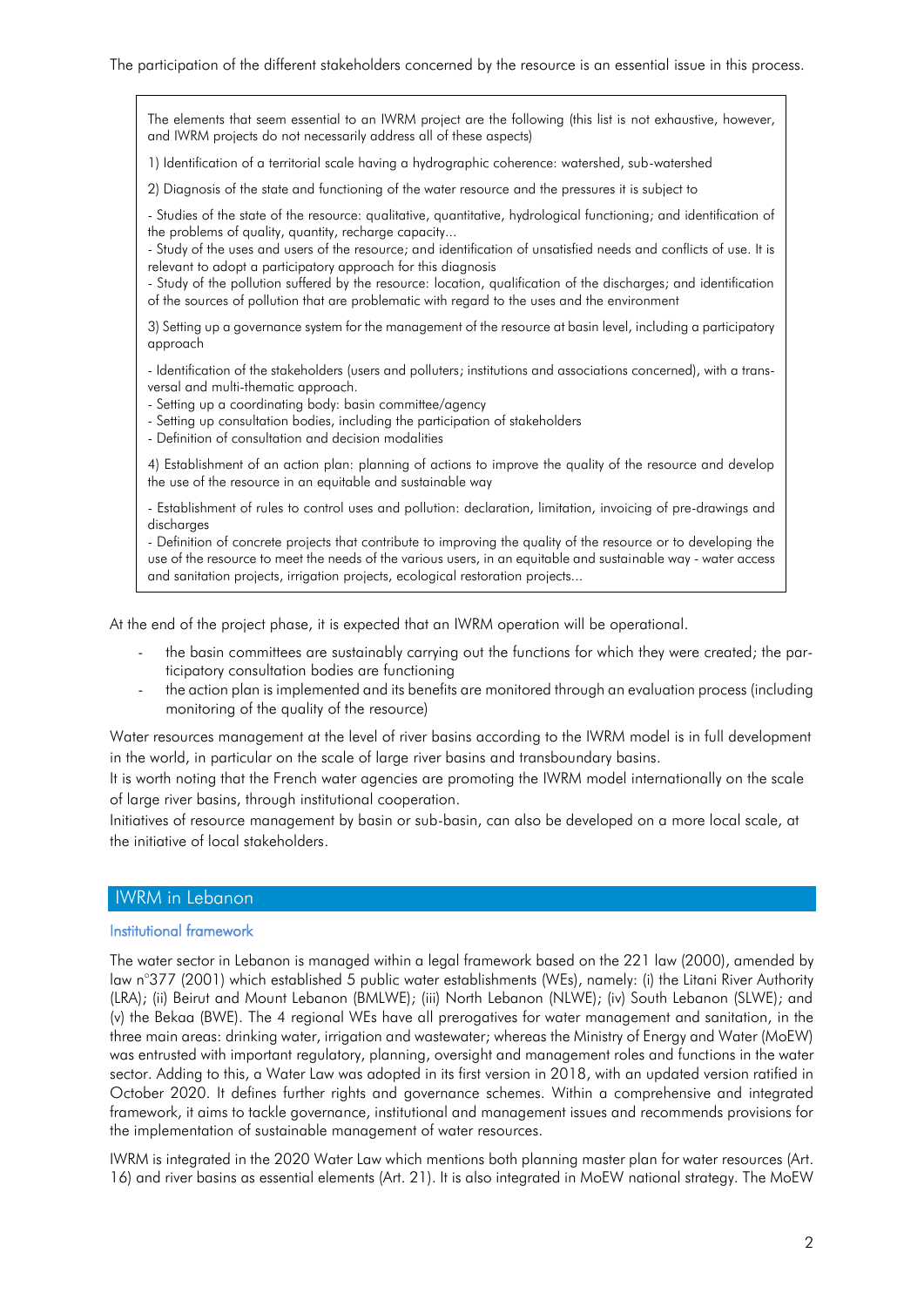has developed a conceptual framework for IWRM and worked so far at the level of the Decision Support System (DSS) which is intended to establish an integrated modeling approach that supports in particular: hydrologic analysis; assessment of water resources use/demand; water resources management; water resources planning; scenario evaluation; analysis of alternatives; integration of future projections; and water quality modeling.

To facilitate a river basin approach to resource management, 2 needs emerge:

- A unified and shared cartography of river basins. Several works have been done towards this, separately by the CNRSL (Lebanese National Council for Scientific Research), the Ministry of Energy and Water, FAO (United Nations Food and Agriculture Organization), and UNESCWA (United Nations Economic and Social Commission for Western Asia); however, there isn't a comprehensive map of the whole country which would be shared by the different actors. Efforts should be made to 1) collect data and map resources at the national level and 2) develop a culture of data sharing among actors so that the knowledge on resource can be accessible to all.
- The definition of governance models at the river basin level. On this point, the role of WEs as prerogative holders is central, as national institutions aren't willing to add yet another authority which would add to overlapping competences and lack of communication. The MoEW is looking at governance model to facilitate IWRM at basin level while leaving the management to regional WEs. However, the administrative division between the four regional WEs poses a challenge for IWRM as it doesn't take into consideration hydrological profiles – with river basins sometimes overlapping two or three regions, ie managed by different WEs. Public-public partnerships are seen as a potential solution for river basin management. Article 58 of the 2020 Water Law open the doors to partnerships between WEs and municipalities – while local collectivities are so far very little integrated in discussions on water. Experiences from projects implemented by international actors or decentralized cooperation (see below) have provided example of river basin management models – either through public-public cooperation, and/or by creating participatory processes (consultation and/or multi-stakeholders' management).

The interest for IWRM and its inscription in the 2020 Water Law still lacks translation into an accepted legal framework that reconciles needs for governance at river basin level with institutions' prerogatives. According to the Water Law, Water basins plans are intended to be developed by the concerned Water Establishment, after a Council of Ministry decree, upon recommendation of the MoEW, classifies basins or water regions and defines types of procedural approach to Water Basin Master Plans based on their specific conditions.

## Project proposing a IWRM approach in Lebanon

Seven projects focusing on resource management were identified as currently underway in Lebanon. (Contact LEWAP to share other projects). These projects address the issue of water resources management from different angles, proposing different governance approaches, building on local needs and issues and mobilizing existing stakeholders. They are of real interest at the scale of their field of action, but also provide examples from the field that can inspire national approaches.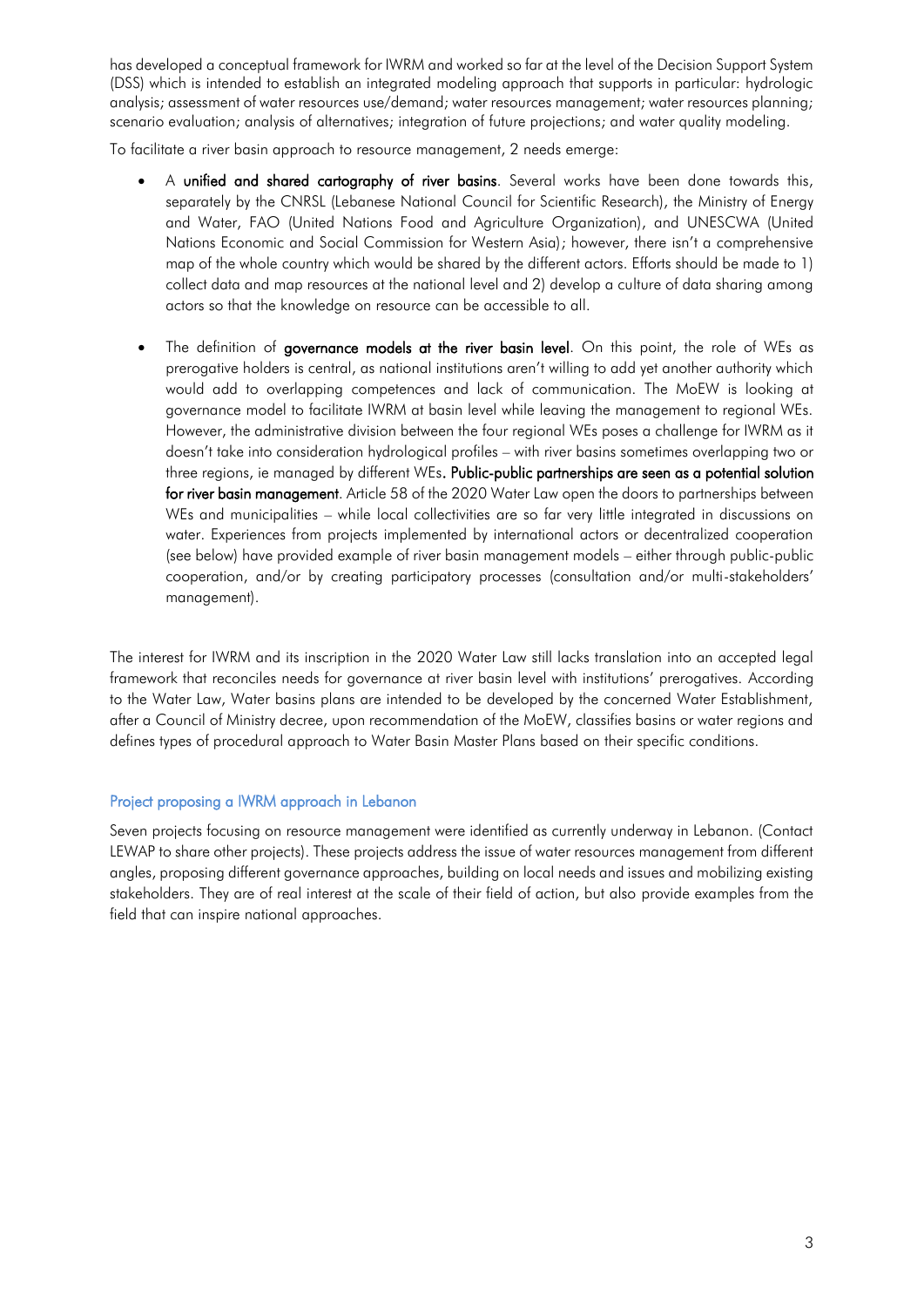

- 1. Integrated Water Resource Management (HawkaMaa-EU): El-Ostuan, El-Assi, El-Ghadir
- 2. Flood Risk Management with an integrated approach: El-Ostuan, Litani
- 3. Improved Water Resources Management at regional level in Lebanon: El-Barid, Arqa
- 4. Creation of an Agency for urban planning and territorial development in the Nahr Abou Ali Basin (AUDETA): Abou Ali
- 5. Development of touristic strategy in the Caza of Bcharré: Abou Ali
- 6. Valorization of tourism and cultural heritage in Zgharta-Ehden: Abou Ali
- 7. Groundwater study for potable water adduction in Zahlé: Litani

## Integrated Water Resource Management (HawkaMaa-EU)

Implementing partners: ACTED, WeWorld-GVC, LebRelief, ACF, Solidarités International.

Supporting partners: IMPACT, LCPS, Nahnoo, LEWAP.

Donor: European Union (EU-MADAD Program).

Timeframe: 2021-2023.

River basin(s): El-Ostuan (North); El-Ghadir (Mount Lebanon); El-Assi (Bekaa).

Objectives: Adopt a demand-based approach to resource management; identifying measures to respond to the lack of public networks and to water pollution.

## Governance model:

- Concertation with local actors (civil society, municipalities, end users including farmers, industries and domestic users) as well as regional and national institutions (Ministry of Energy and Water, Ministry of Environment, Ministry of Agriculture, North Lebanon Water Establishments, Prefect of Akkar);

- Water committees with municipalities, local NGOs, local representatives and end users to discuss priorities and define a program of measure;

- The pilot phase under MADAD III resulted in governance recommendations for water resource management at the river basin scale, which are being presented to institutions in order to support the definition of an institutional framework at the national scale, coordinated with the redaction of water code's executive decrees.

Topics: Water resource management, including sanitation.

Activities: A pilot was implemented by ACTED in 2020 as part of MADAD II program in Al-Ostuan River Basin; this included a WEAP study conducted by consultant office, and piloting the governance model described before. This pilot was expanded under MADAD III (current project) to 3 river basins (Al-Ostuan, Al-Ghadir and Al-Aassi). It will result in the definition of a concerted program of measures at each basin level, with 8 measures being financed under MADAD III and implemented by the RB committees. Moreover, a map will be realized to facilitate an integrated and shared knowledge at the RB scale, with data on the resource, priorities, stakeholders and implemented measures.

## Flood Risk Management with an integrated approach

Implementing partners: Solidarités International, Lebanese Red Cross, French Red Cross, CNRS Lebanon.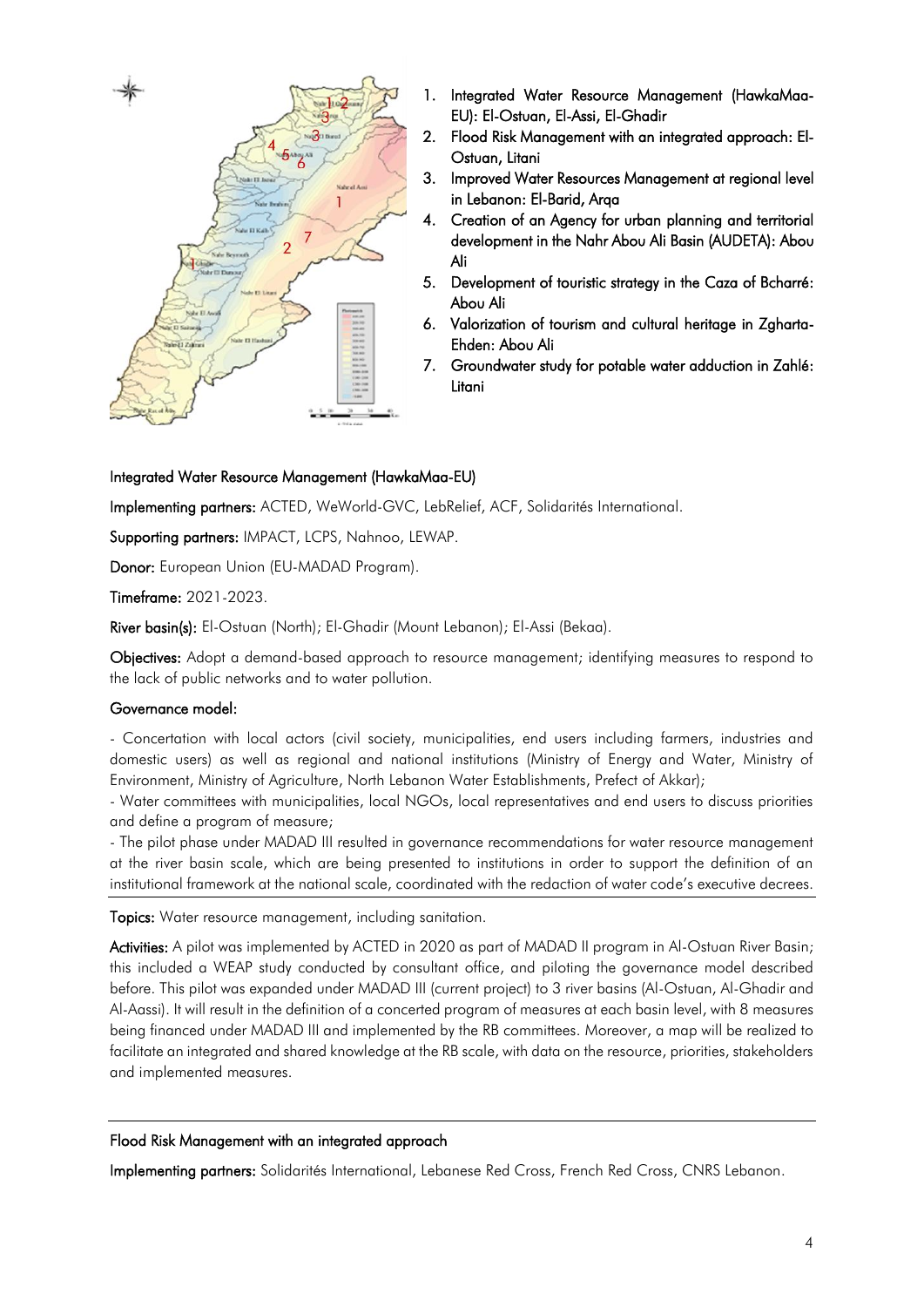Donors: AFD (Agence Française de Développement), DANIDA (Danish International Development Agency).

Timeframe: 2020-2024.

River basin(s): El-Ostuan (North), Litani (Bekaa – sub-basin: Ghzaiel)

Objectives: Defining an action plan for flood protection; Establishing an alarm and response mechanism; Implementing river committee.

Governance model: Municipalities are being informed of the project; river committee implementation is defined as an objective of the project but its composition and power is still to be defined (coordinated by the Red Cross).

IWRM topics: River basin approach to risk management.

Activities: An hydrogeology and hydro-morphology study is conducted by the CNRSL and should be finalized in April 2022. Solidarités International is coordinating Flood risk management activities while the French and Lebanese Red Cross will be implementing river committees.

Improved Water Resources Management at regional level in Lebanon

Implementing partners: UN Food and Agriculture Organization (FAO)

Supporting partners: Ministry of Energy and Water, North Lebanon Water Establishment.

Donor: Swiss Agency for Development and Cooperation.

Timeframe: 2018-2022.

River basin(s): El-Barid and Arqa river basins (North).

Objectives: Improving performances and resources planning capacities of North Lebanon Water Establishment through provision of means to monitor water resources; developing data sharing amongst stakeholders.

Governance model: Collaboration through stakeholder platform gathering water actors at the local and national level (Ministry of Agriculture, UN, NGOs, Water establishment, municipalities, farmer representatives); development of a "water governance" approach to include all actors for problem identification and resolution.

IWRM topics: resource monitoring / water accounting; water productivity.

Activities: Capacity-building of NLWE for monitoring of water quality and quantity through metering equipment development of a Watershed Prototype Monitoring System; capacity-building of end-users (farmers) to optimize practices and enhance water productivity.

#### Creation of an Agency for urban planning and territorial development in the Nahr Abou Ali Basin (AUDETA)

Implementing partners: Communauté Urbaine de Dunkerque, municipality of Tripoli, municipality of Zgharta-Ehden

Supporting partners: Cités Unies Liban/Bureau Technique des Villes Libanaises, Fédération Nationale des Agences d'Urbanisme, Agence d'urbanisme Flandre-Dunkerque.

Donor: French Ministry of Europe and Foreign Affairs (MEAE).

Timeframe: 2019-2021 (new phase planned for 2022-2024).

River basin(s): Abou Ali river (North).

Objectives: establishing an urban agency which will be acting as a focal point for all urban and territorial development projects implemented at the river basin level.

Governance model: The urban agency is the result of a cooperation between 3 municipalities, including 2 Lebanese municipalities of the river basin: Tripoli and Zgharta-Ehden. Other municipalities are aimed to be included, in particular the municipality of Bcharré.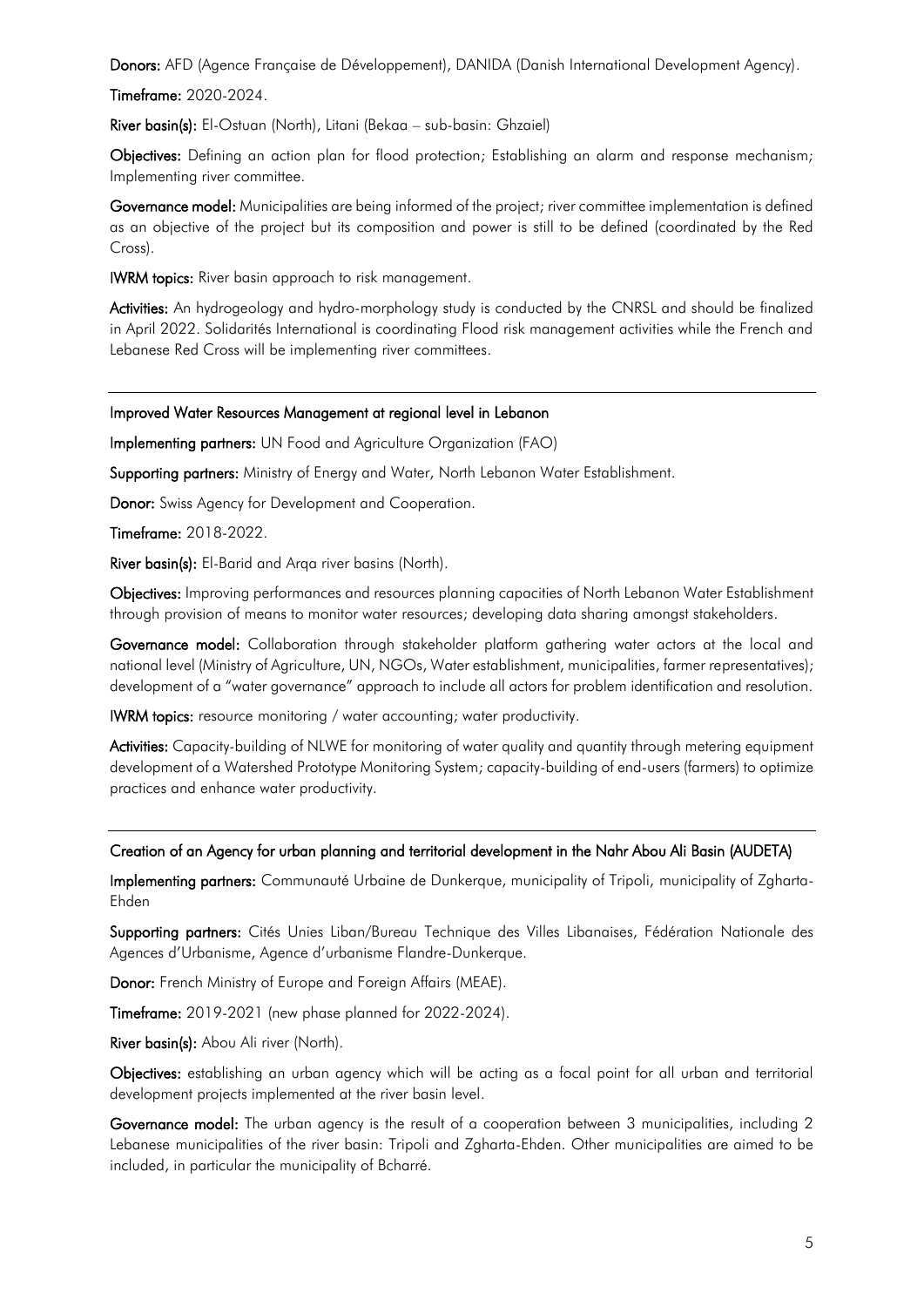IWRM topics: River basin approach to consider water resources in local development measures; integrated approach to sanitation.

Activities: The agency aims at realizing an atlas of existing resources, and at being involved in projects implemented in the river basin, including decentralized cooperation projects, to facilitate a river basin approach considering the different stakes, levers and stakeholders.

#### Development of touristic strategy in the Caza of Bcharré

Implementing partners: Ville de Chambéry, Grand Chambéry union of municipalities, Région Auvergne-Rhone Alpes, Caza of Bcharré.

Supporting partners: Corail Développement, Tetraktys, North Lebanon Water Establishment.

Donor: Water Agency Rhone Méditerranée Corse.

Timeframe: Ongoing since 2019.

River basin(s): Abou Ali river (North).

Objectives: Contributing to Caza of Bcharré's touristic strategy

Governance model: Partnership for a "territorial dialogue" between actors of the River Basin (currently on the cazas of Bcharré and Zgharta-Ehden, in partnership with the North Lebanon Water Establishment) to develop knowledge on water resources and the impact of climate change (first phase). The project is implemented through:

- A piloting committee composed of municipalities involved in the cooperation between Chambéry and Bcharré, and between the Département de l'Aude and Zgharta-Ehden;
- A technical committee composed of stakeholders from the river basin and research actors, which gathers on a monthly basis.

IWRM Topics: Water resource monitoring and protection; availability and productivity of water for touristic and economic development.

Activities: For the first phase, a study on the impact of climate change was conducted to identify stakes and levers for agriculture and tourism development, both depending on the availability and sustainability of water resource. The study was finalized and presented to partners in November 2021. The upcoming phase will focus on complementary resources to increase the knowledge on available resources; and on increasing cooperation and participation through the "territorial dialogue".

## Valorization of tourism and cultural heritage in Zgharta-Ehden

Implementing partners: Département de l'Aude, municipality of Zgharta-Ehden.

Supporting partners: BRL Ingéniérie

Technical and Financial Partners: Water Agency Rhone Méditerranée Corse, French Ministry of Europe and Foreign Affairs (MEAE).

Timeframe: 2017-2021.

River basin(s): Abou Ali River (North – sub-basin: Rachiine).

Objectives: Valorization of tourism and cultural heritage and development a municipal service for water.

Governance model: Project lead by the municipality of Zgharta-Ehden, in partnership with the North Lebanon Water Establishment. A "river contract" was signed with municipalities and stakeholders of the sub-basin of Rachiine. At a later phase, this project is intended to fall under the umbrella of the Urban Agency AUDETA to facilitate the governance at the River Basin level.

IWRM topics: River basin approach – collective management of water resource and wastewater.